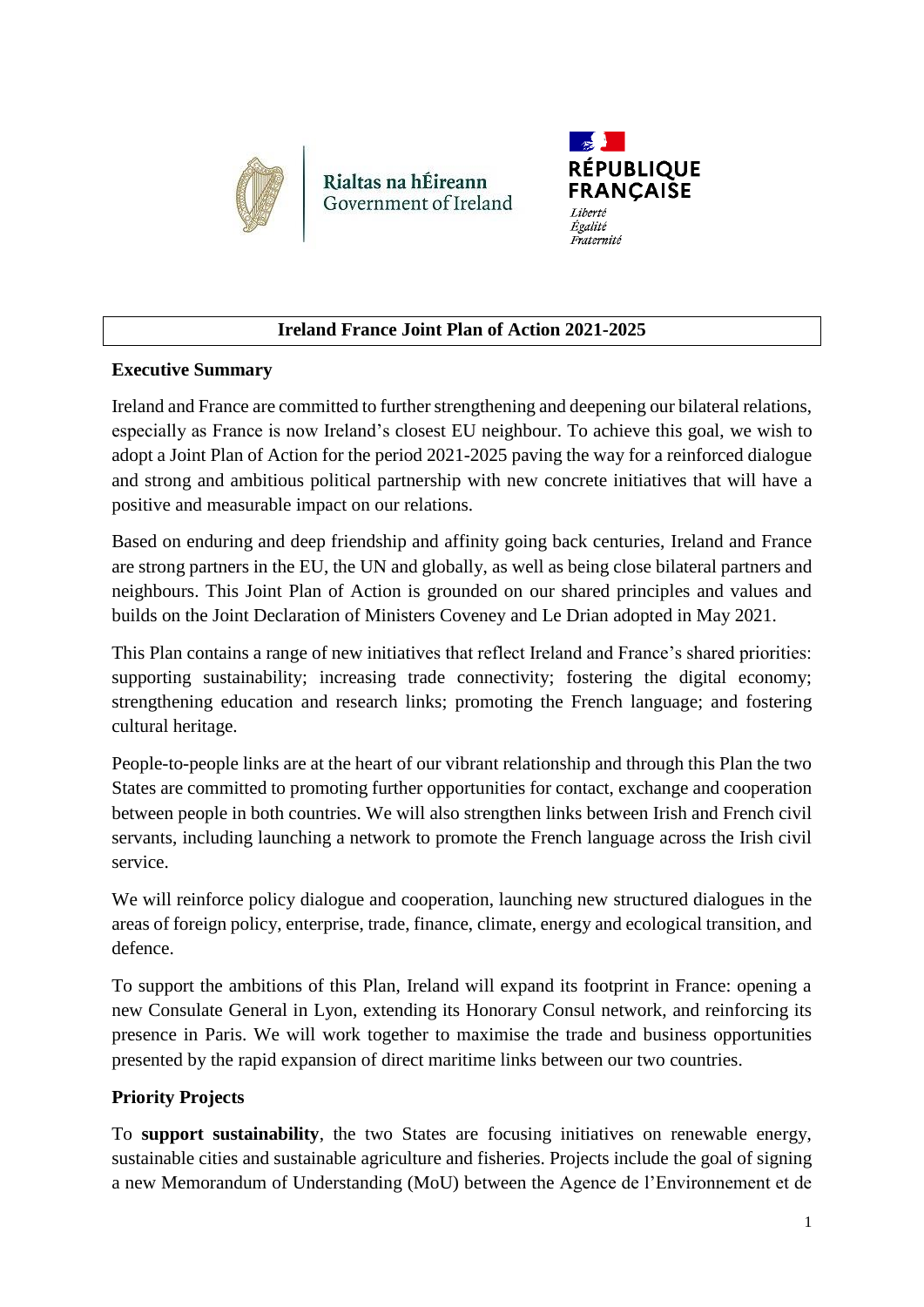la Maîtrise de l'Énergie (ADEME) and the Sustainable Energy Authority of Ireland (SEAI). The two Governments reiterate their strong support for the flagship Celtic Interconnector project which will provide the first direct electricity link between Ireland and the continent.

France is a key gateway between Ireland and the European single market. We are committed to supporting **trade connectivity** and will take specific steps to promote trade and business partnerships.

On the **international and European stage**, we will cooperate further through greater structured dialogue and exchanges of diplomats.

With the **digital economy** at the core of both the post-pandemic economic recovery and of the EU agenda, we will expand our collaboration in this area, working together in particular on the Scale-Up Europe initiative.

Through this Plan, we will place a particular focus on further strengthening links between our students, faculty and researchers. We are adopting new initiatives to strengthen cooperation in **higher education, further education, training and research**. These include two new Ministerial Joint Statements on developing the mobility of future teachers and strengthening bilateral cooperation in the field of teacher and vocational training; a target of developing 60 dual degree programmes by 2025; the development of Irish-Franco Teachers' academies; deeper engagement by French and Irish Higher Education Institutions (HEIs) in the Erasmus+ programme; the participation of Irish and French HEIs in the European Universities initiative; the creation of new consortia and partnerships between French rectorates and Irish education and training boards; and an expansion of the successful Franco-Irish network on culinary arts, hospitality and tourism (FICAHT).

Ireland and France will boost **research** collaborations, working jointly to help our researchers successfully access the Horizon Europe programme. We will expand the Ulysses research programme, which fosters new collaborations between Ireland and France-based researchers.

We will promote the learning of the **French language** at secondary level in Ireland, in particular through the language assistants scheme, and we agree to support the development of the French language for the potential introduction of foreign languages at primary level.

We will build on the strong and historic **cultural relationship** between both countries. This will involve: launching new strategic partnerships between leading cultural and educational institutions; intensified cooperation in the film sector; collaborative platforms and programme initiatives, including a joint celebration of the centenary of the publication of *Ulysses* in Paris in 1922; a new programme of Eileen Gray Fellowships recognising the inspiration of the legendary architect and designer; and a new Tomi Ungerer Fellowship to promote multidisciplinary artistic exchanges in the name of the Franco-Irish writer and artist.

The Irish and French Foreign Ministries and respective Embassies will coordinate the implementation of this Joint Action Plan to ensure delivery of the ambitious projects agreed.

In sum, through this Joint Action Plan, we look forward to our bilateral relations continuing to flourish in the future.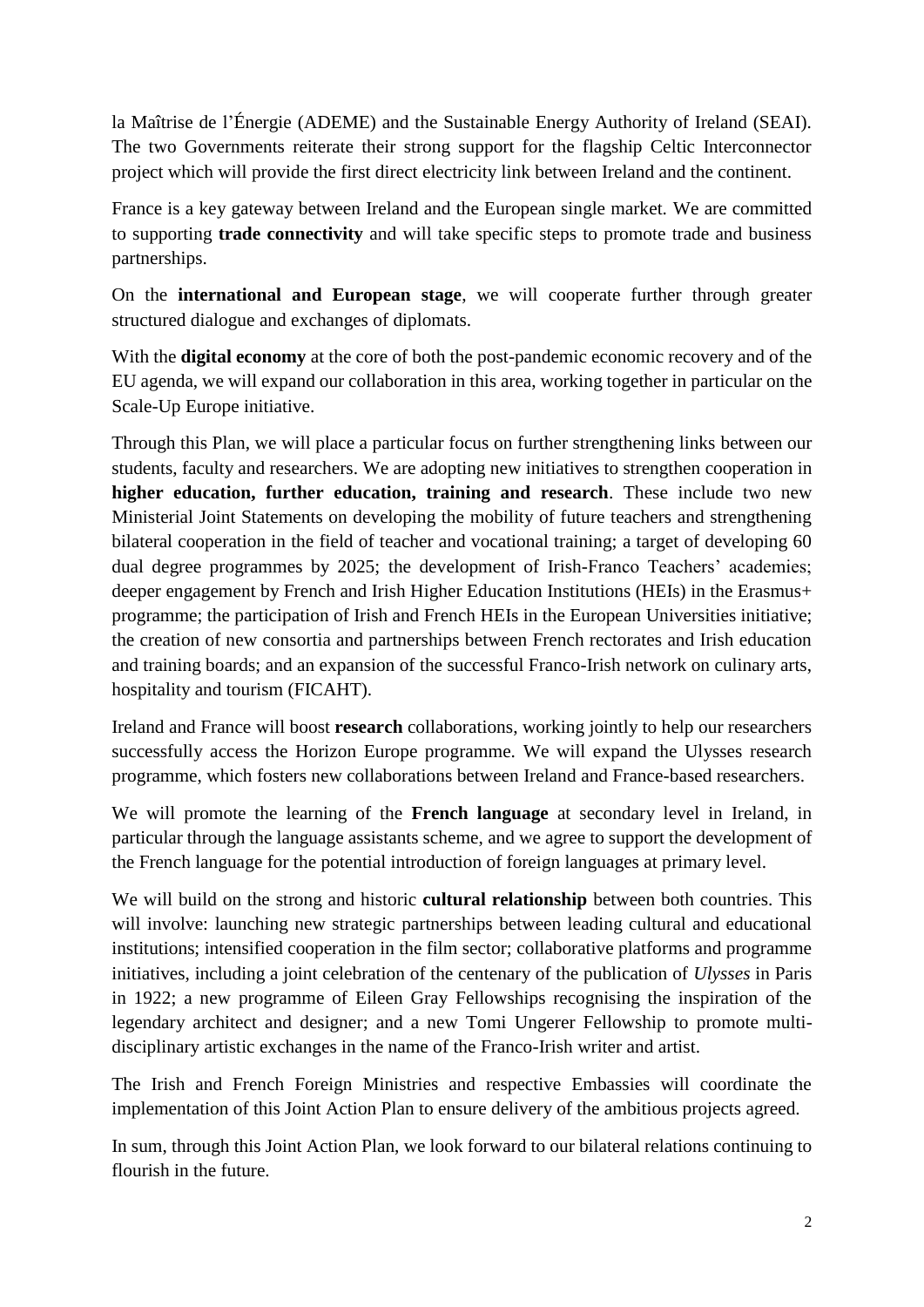## **PLAN OF ACTION**

#### **Introduction**

With their joint declaration of 20 May 2021, the Foreign Ministers of Ireland and France have paved the way for a reinforced dialogue and strong and ambitious political partnership between our two countries.

The objective of this Action Plan is to lay out Ireland and France's shared ambition and the initiatives to be taken to achieve our common goals as neighbours, sharing the same destiny in the European Union and as actors, supporting multilateralism on the global stage. This Plan will be supported by projects and initiatives which will span over 4 years.

Ireland will further support the ambitions of this Plan through expanding its footprint in France, opening a new Consulate General in Lyon as well as further extending its Honorary Consul network, building on its already strong presence in Paris.

#### **Partners in the EU**

Our common goal is to continue to build a strong and sovereign Europe based on sustainable and secure growth, which guarantees the security of its citizens and the integrity of its internal market and maintains a fair and environmentally sustainable international economic order. Ireland and France wish to enhance cooperation within the European Union, notably during France's EU Presidency, across the broad spectrum of issues, including climate, biodiversity and environmental issues and promoting those fundamental values at the heart of the EU. Our two countries also want to work together on completing the digital single market, which will boost Europe's economic potential. We also share a strong belief in the importance of the EU's engagement globally, with specific attention to Africa particularly in the context of sustainable development goals. We are encouraging our citizens to participate in the Conference on the Future of Europe, through both the multilingual digital platform and the national and European citizens' panels that will take place until March 2022, in order to express their views and expectations on Europe and its future direction.

#### **Partners in the UN and globally**

Ireland and France are both committed to actively supporting and promoting a strong and fair rules-based international order and a functioning multilateral system, with the United Nations at its core. We will uphold the primacy of the United Nations and act to protect and promote human rights, the rule of law and conflict resolution, as well as furthering the fight against climate change and the protection of the environment, ensuring that the objectives set out in the Paris Agreement on Climate are implemented. For the biennium 2021-2022, during which Ireland sits on the United Nations Security Council, our two countries are working together in depth on Security Council issues, and we will maintain our close cooperation at the United Nations more broadly in the years that follow.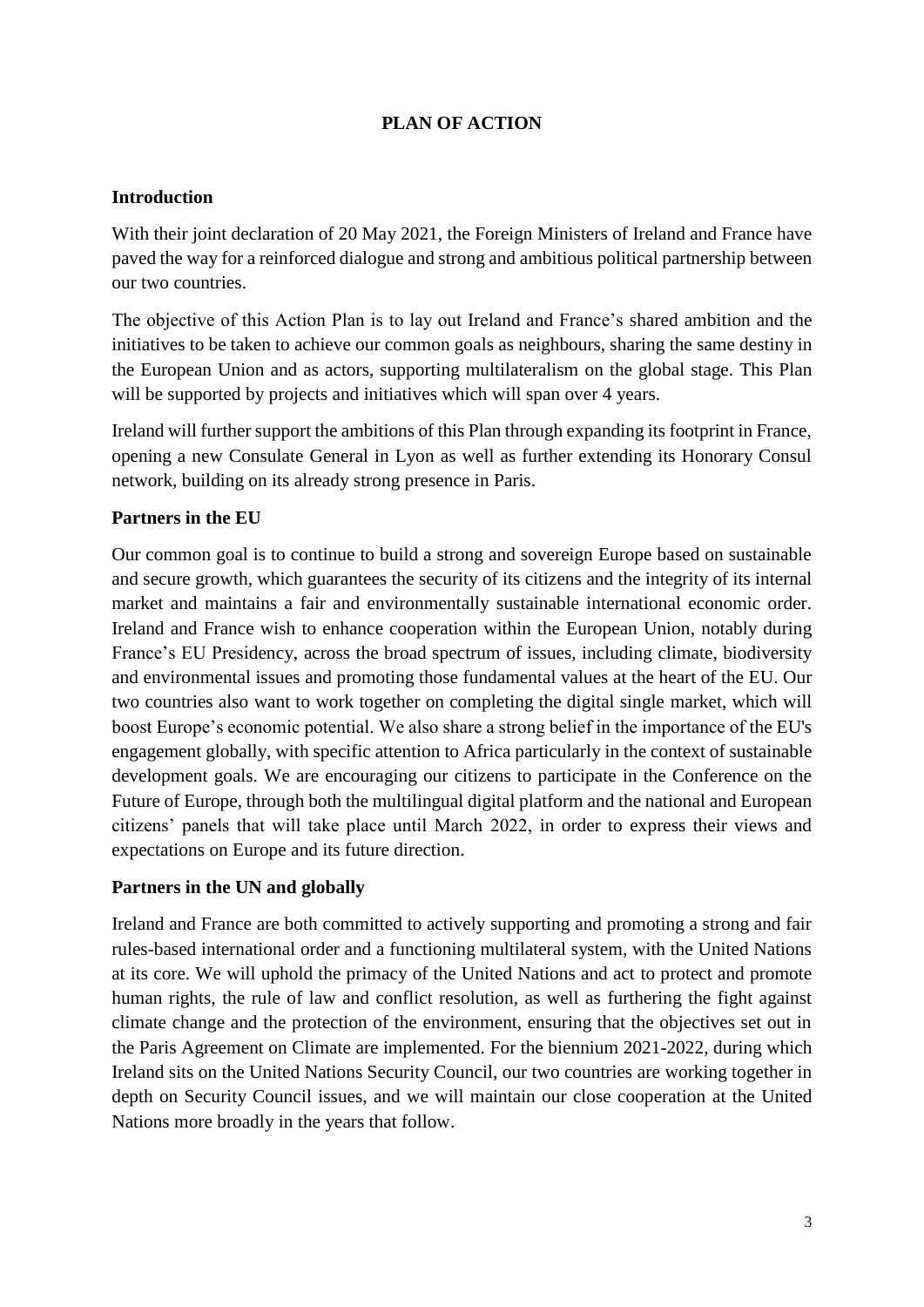### **Partners and Neighbours**

The bonds between Ireland and France are strong and immutable, dating back centuries. There is a natural affinity between our peoples and each country has drawn inspiration from the other. Our modern links, represented by trade, commerce, culture and tourism, are vibrant and capable of further expansion.

Ireland and France will endeavour to strengthen these ties and identify new areas for fruitful cooperation, such as in research and innovation and helping to promote the French language in Ireland.

Trade between both countries has been continually growing. Through this Joint Plan of Action, we will build on our already strong trading relationship and engagement already underway between both Irish and French companies. The examples of large common projects and bilateral investments currently underway are numerous and can be further extended, in particular in the sustainable growth, agrifood, pharmaceutical or digital sectors.

As the first direct electricity link between Ireland and France, the Celtic Interconnector will further EU energy market integration, facilitate the development of renewable electricity, enable solidarity and enhance security of supply.

The investment of French businesses in Ireland and Irish companies in France in solar and wind energy is impressive and a perfect illustration of the forward-looking approach of our economic relationship.

#### **Partners in education, research, innovation, science and culture**

The already very strong cooperation between universities and research institutes of both countries is developing fast. Ireland and France welcome the strengthening of these links which are the bedrock of our partnership for the generations to come.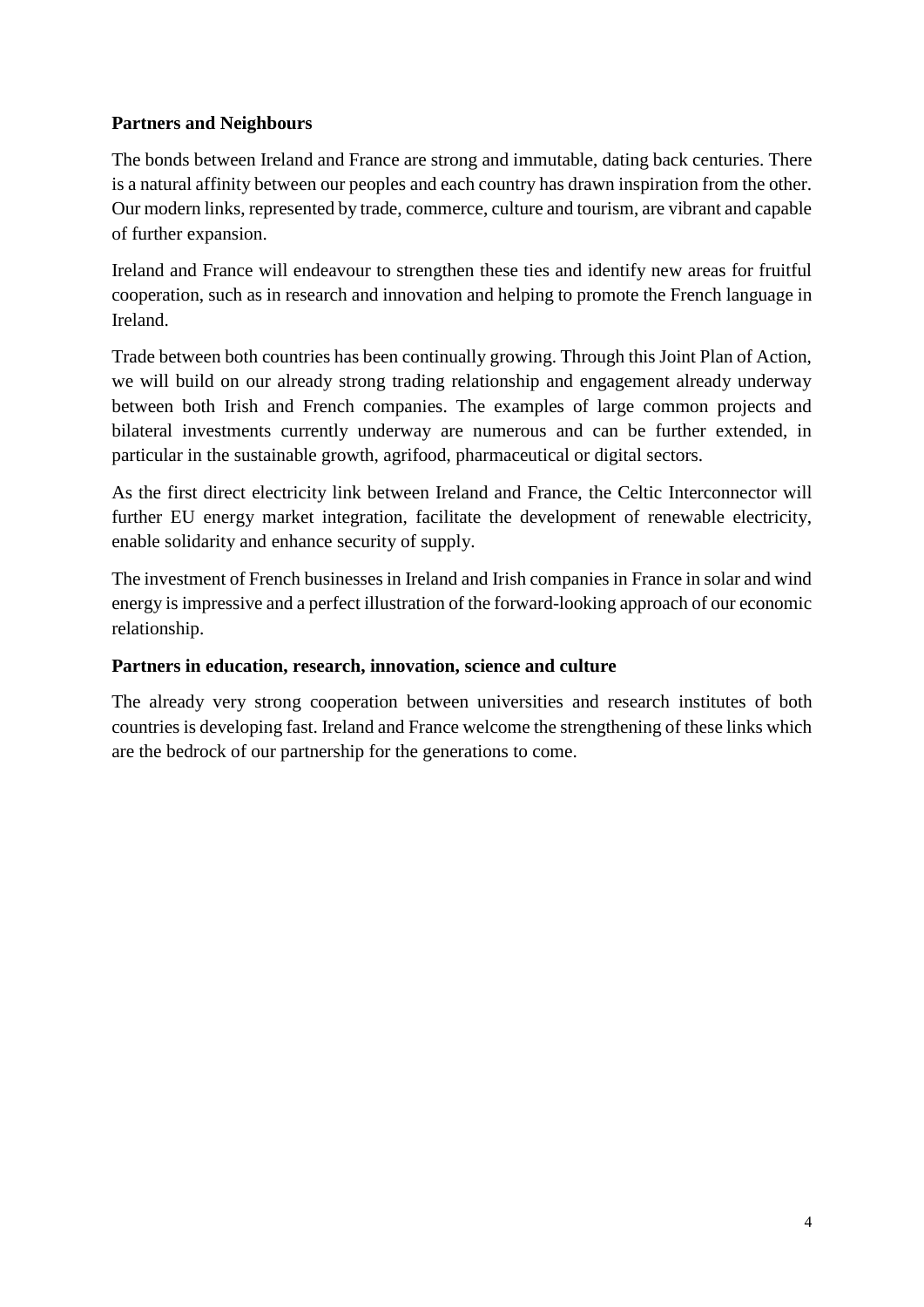### **Priority projects to be implemented 2021- 2025**

#### **I/ Working together to support sustainability**

Ireland and France, in cooperation with French and Irish business sectors, will pursue efforts to develop cooperation on sustainable growth within three particular streams: renewable energy; sustainable cities; and, sustainable agriculture.

#### **Renewable energy**

 We support the promotion of successful research collaborations in the area of renewables and collaboration between both countries in the context of Horizon Europe.

Research and innovation in renewable energy and energy efficiency are key.

 We will strive to conclude an MoU between l'Agence de l'Environnement et de la Maîtrise de l'Énergie (ADEME) and Sustainable Energy Authority of Ireland (SEAI) which paves the way for enhanced cooperation in this field in the first Semester of 2022.

We welcome the investment made in both countries by Irish and French companies in solar power and in onshore and offshore wind power in particular. Ireland and France will continue to encourage such mutual interest notably by the organisation of seminars and workshops focusing on the application of the EU regulatory framework in both countries.

 We will endeavour to share experience in the area of renewables e.g. in relation to integration of renewable energy to the energy grid, maintaining security of supply and in relation to public engagement strategies, particularly in relation to offshore wind.

We recall our strong support for the Celtic Interconnector which will provide the first direct electricity link between Ireland and France and will further EU energy market integration, facilitate the development of renewable energy, enable solidarity and enhance security of supply.

Recognising the massive potential that offshore energy has to contribute to Europe's energy needs, we will explore the potential for future EU Projects of Common Interest which will facilitate exchange of renewable energy.

We will also work together to explore common approaches to the development of further electricity interconnection, including the potential role for hybrid interconnectors. We will maintain our efforts to deepen our cooperation in the context of our membership of the North Seas Energy Cooperation, and in the development of a regional offshore electricity grid.

#### **Smart Cities**

Following the model of the cities of Dublin and Marseille, Ireland and France will continue to encourage our cities to develop a dialogue on climate action and sustainable city management in order to find the best way to contribute to the objectives of the Paris Agreement and the EU green pact through the exchange of best practices.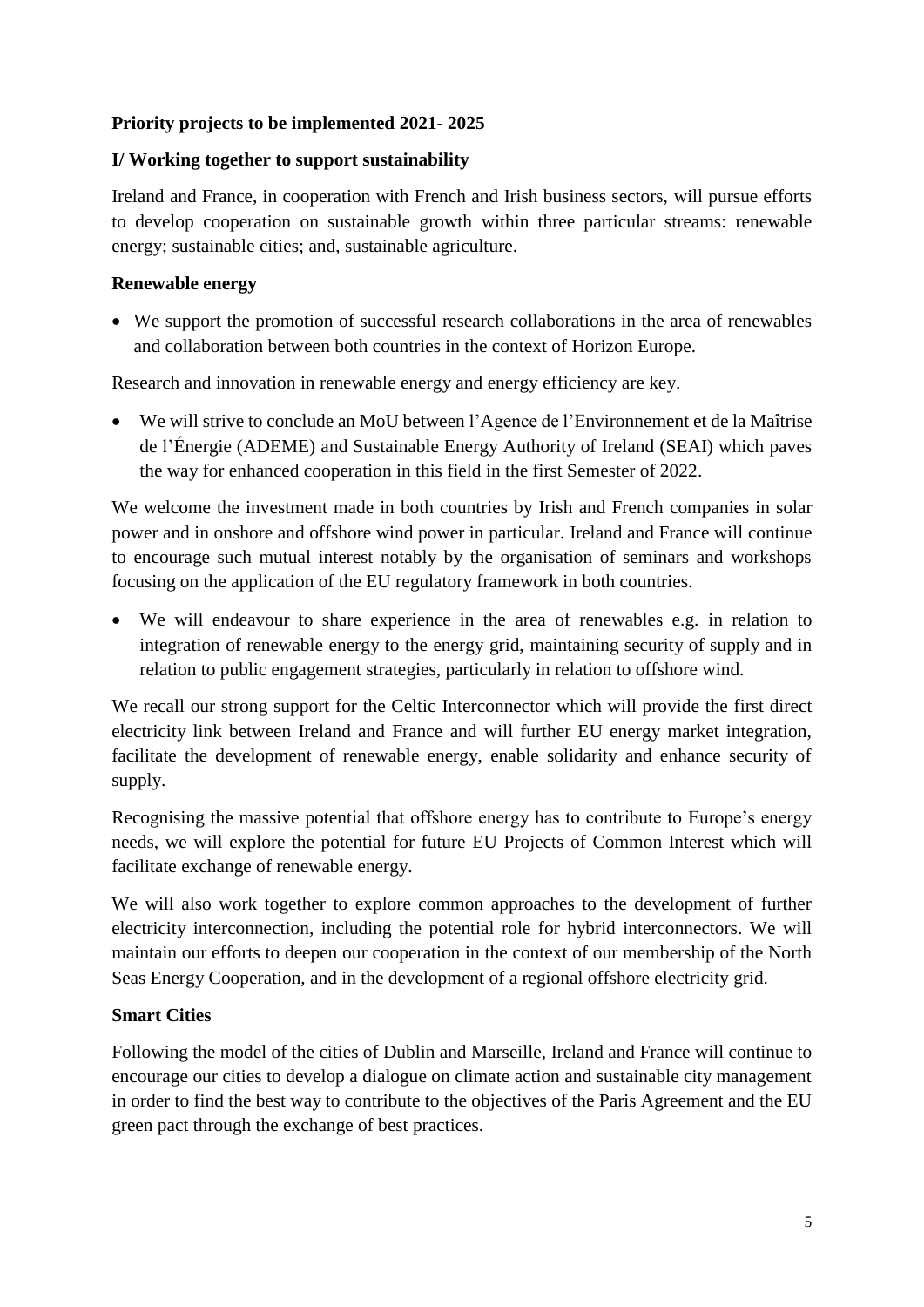We welcome new projects in the area of smart cities aiming to bring together key actors from city government, private sector and academia.

### **Sustainable agriculture and fisheries**

Agriculture has an important role in both climate action and the protection of the environment (air, biodiversity and water). Farmers are also often heavily impacted by the effects of climate change. Ireland and France are both actively working on ensuring productive and resilient agriculture systems.

- We value the efforts undertaken by professionals in the livestock sectors in Ireland and France to contribute to climate action, environmental protection and food security and we reaffirm the economic importance of the livestock sector for our rural communities.
- We reaffirm the importance of the Common Agricultural Policy (CAP), to support farmers' sustainable food production systems, contribute to food security and to meet the societal expectation of its citizens.
- We will continue furthering cooperation and exchange of experiences on planning and implementing CAP programmes, (including on farmer health, safety and wellbeing).
- Recalling our respective active involvement in international agricultural sustainability initiatives, we are determined to ensure that the special characteristics of the livestock sector is noted in EU and International climate discussions.
- We will work together at EU level in order to raise environmental standards globally. In the context of international agrifood trade, we will support the continued efforts of Irish and French farmers in terms of climate, environment, biodiversity and protection of forests.
- We reaffirm the importance of coherent and holistic strategies at national, European and international level in terms of agriculture, food, health, environment and trade.
- We note the importance of research, training and extension services in supporting a productive, competitive and sustainable agrifood sector.
- We also encourage both countries' education and training institutions in the farming sector to develop and further enhance the exchange and mobility of young farmers and agrifood students between Ireland and France.
- We reaffirm the importance of a new EU Common Fisheries Policy, as well as joint actions on guaranteeing the continuity of supply of good quality seafood.
- We welcome the bipartite agreement on horse movements between both countries and underline the importance of this prestigious sector for both our economies.

### **II/ Increasing our trade connectivity**

As its nearest EU neighbour, France is a key gateway between Ireland and the rest of the European single market.

Every day, thousands of valuable consignments, particularly agrifood goods, pass through French ports on their way to France and the rest of Europe. Likewise, goods from France and elsewhere use these ports daily en route to Ireland. While many are taking advantage of the substantial increase on direct maritime links, the UK Landbridge remains a vital route for goods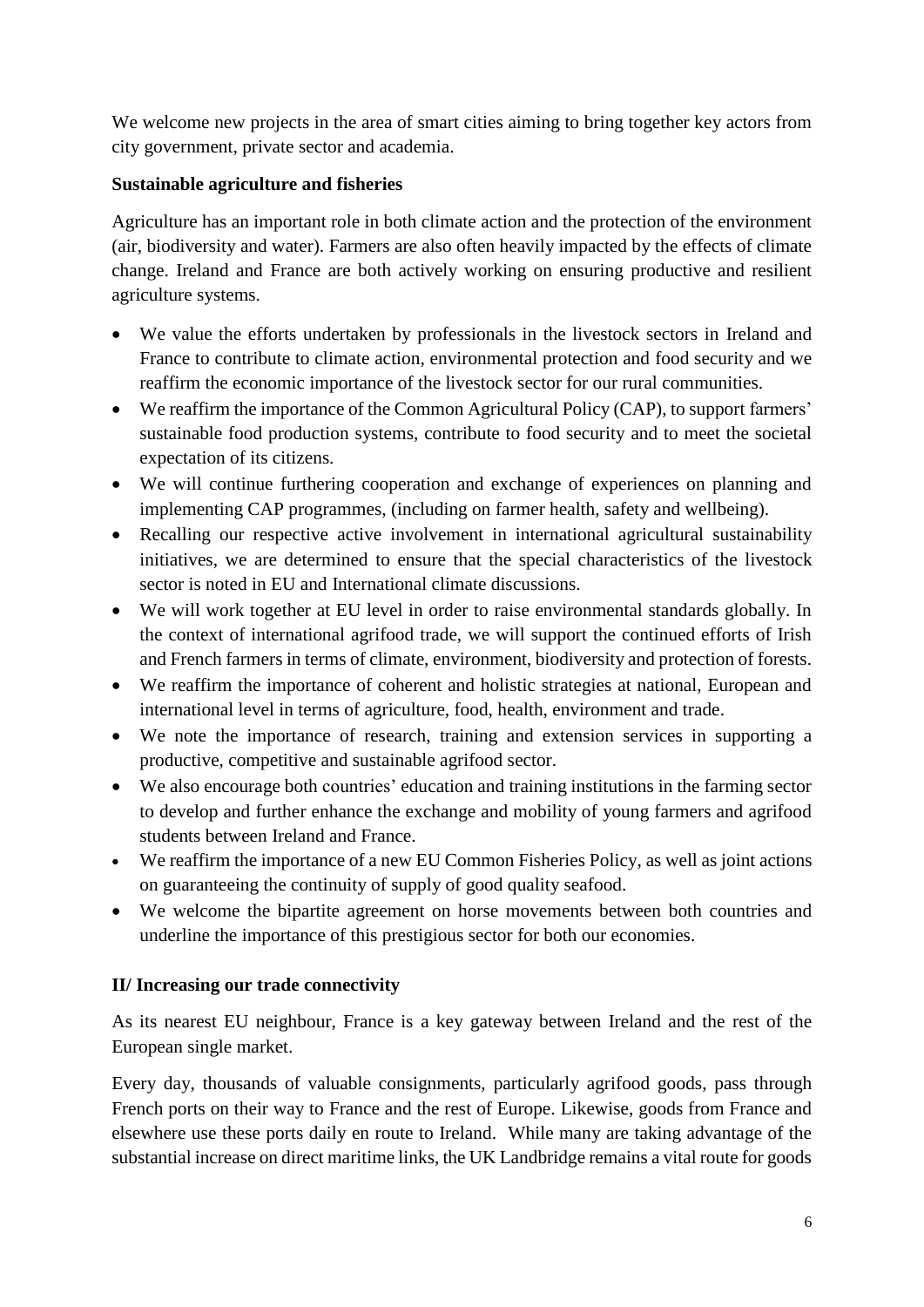moving between Ireland and the rest of the Single Market, in particular in supporting just in time supply chains.

Ireland and France will apply themselves to ensuring the efficient flow of this trade.

We will continue working together to maximise the opportunities presented by new direct maritime links for business, trade and tourism.

We will also support the development of trade and business partnerships between Ireland and the key 'gateway' regions of Hauts de France, Normandy and Brittany in particular.

Ireland will expand its diplomatic footprint in France in order to support our trade and business relationship, opening a new Consulate General in Lyon and appointing a new Honorary Consul in Roscoff to support partnerships in Brittany.

We will host business networking and trade promotion events, drawing on the networks of Team France Export and the Conseillers de Commerce Extérieur, the France Ireland Chamber of Commerce and Network Irlande.

- Ireland and France welcome the Smart Ports project managed by the Irish Maritime Development Office (IMDO) and encourage information sharing, data flows and showcasing of expertise by both countries in this area.
- We welcome France's decision to increase from 90 to 150 the number of Volontaires internationaux en Entreprises (V.I.E.) by 2023, and thus to continue the ongoing growth of the number of volunteers which has been observed in Ireland for several years. All EU citizens of relevant age and academic background can apply and benefit from the exceptional growth of the Irish economy. These volunteer placements will help young graduates to get to know Ireland and will help French companies in developing their activities in Ireland and beyond. More generally, we will encourage young people to gain work experience in the partner country.
- Having regard to the Commission's Gender Equality Strategy 2020-2025, we will aim to improve employment prospects for women through promoting equal economic independence, closing the gender pay gap and advancing gender balance in decision making.

### **III/ Fostering the Digital economy**

Digital economy is at the core of the economic recovery post pandemic and at the core of the EU agenda. We welcome the proposed Digital Services Act (DSA) and Digital Markets Act (DMA) relating to innovation, growth and competitiveness on the European digital market as well as the online protection of European citizens.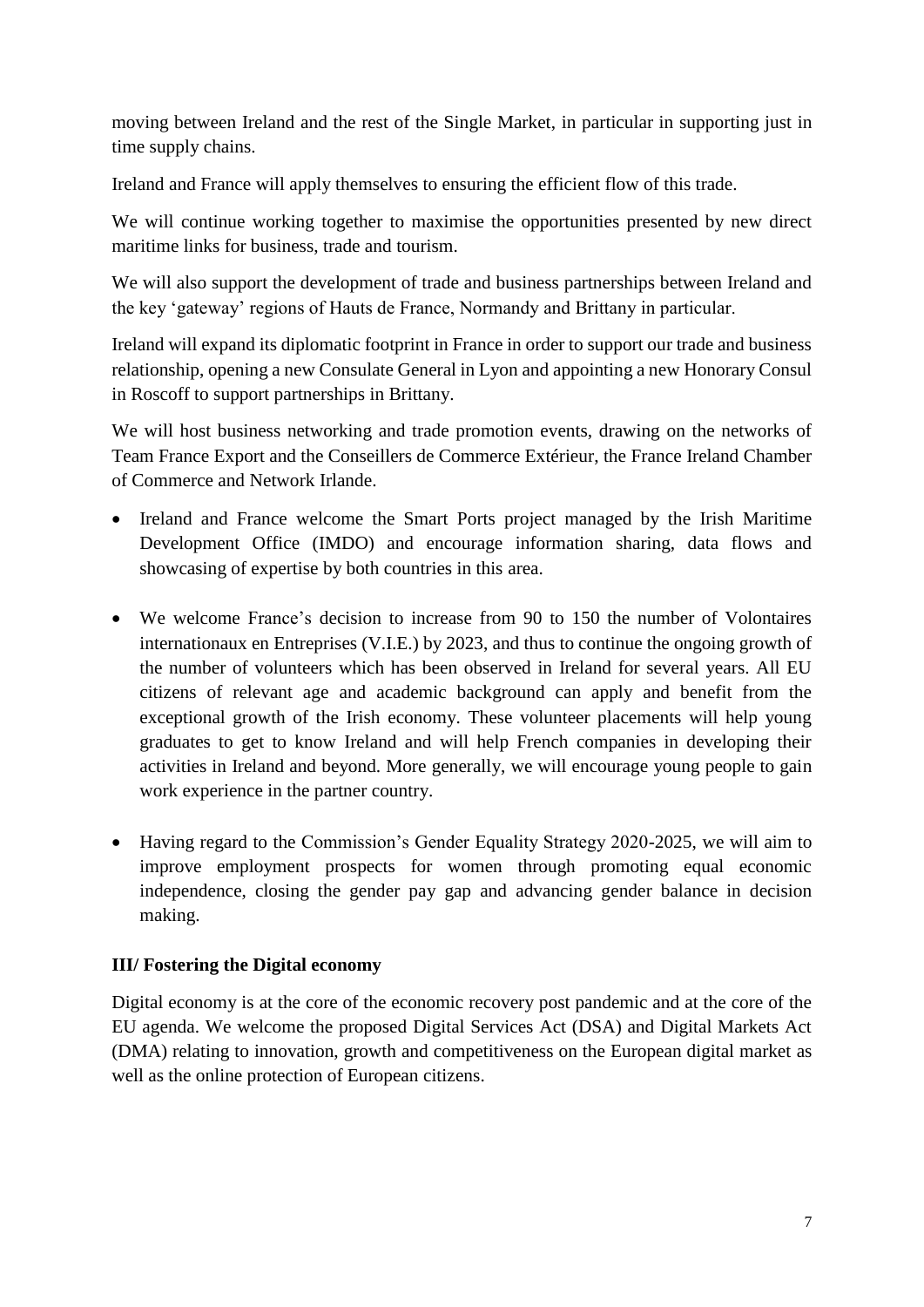We will pursue our important dialogue on the EU law applicable to data retention by law enforcement agencies through regular exchange between our administrations and official offices.

Ireland and France have vibrant tech ecosystems.

- We welcome cooperation on the Scale-Up Europe initiative to encourage the scaling up of digital companies and the emergence of a European tech system and to foster SME participation in the digital economy.
- We also support the initiatives in favour of connecting our start-ups notably through the French Tech and Irish digital hubs

## **IV/ Strengthening our higher education, further education, training, research and innovation links**

### **Higher education**

French students represent the largest contingent of European Erasmus students in Ireland and France is the number one destination for Irish students in the EU.

Strengthening cooperation between Irish and French Higher Education Institutions (HEIs) is a key priority. Our economies are knowledge based. The quality of the education we offer to the upcoming generation is key for our future prosperity.

Ireland and France will strive to develop their attractiveness for French and Irish students as well as encouraging academic staff mobility between our two countries, including through the Erasmus+ programme.

- We will work with French and Irish HEIs that have established relationships to highlight opportunities to deepen their engagement through the new support mechanisms established under the Erasmus+ Programme 2021-2027.
- Recalling the importance of recognising that students from Northern Ireland can avail of the opportunities from Erasmus+, we will work jointly to facilitate the placement of students from Northern Ireland in French HEIs.
- We will encourage the deepening of cooperation between our HEIs through the promotion of opportunities including joint awards and programmes, innovative module delivery, mobility and dual degree programmes. There are currently 45 double degree programmes between Irish and French universities. We will encourage HEIs to work towards the goal of having 60 by 2025.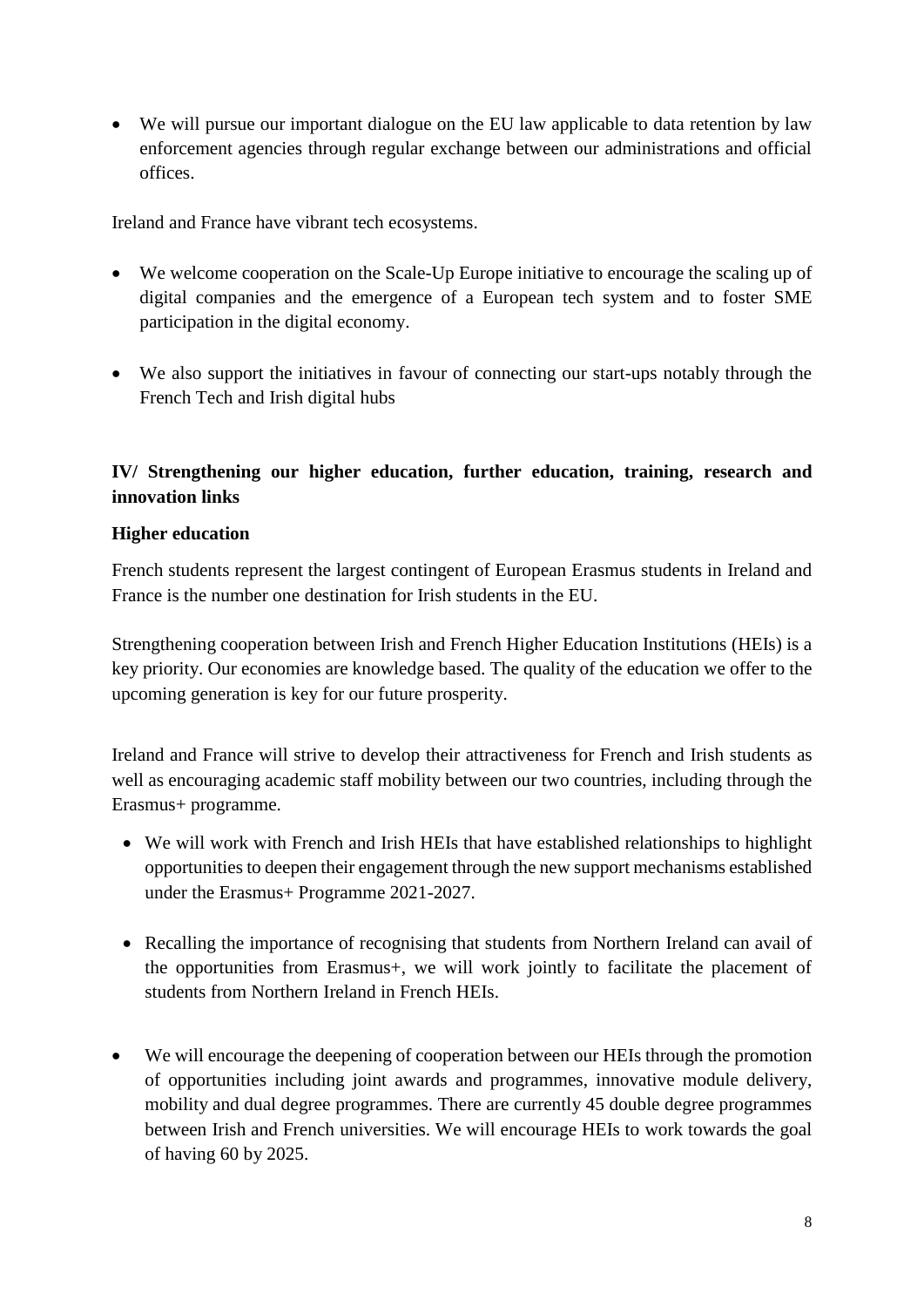We will encourage secondary schools as well as Further Education Institutions to use the Key Actions in the Erasmus programme to facilitate class visits, students and staff mobilities and student internships in each other's countries.

We welcome the partnerships that have been established by our HEIs through the European Universities initiative:

- Trinity College Dublin and the University of Montpellier as part of CHARM-EU.
- NUI Galway and the University of Bordeaux through the ENLIGHT consortium.
- TU Dublin and the University of Technology Troyes through the European University of Technology.

We will continue to encourage and support the participation of our HEIs in new networks of European universities.

- Ireland and France welcome the structuring project by the Brittany region and its four universities as an anchoring point for numerous collaborations with Irish institutions.
- We welcome the upcoming signing of a Memorandum of Understanding between the 3 Irish Atlantic Universities (UCC, UL and NUIG) and 4 Breton Universities
- We will champion the Irish-French Teachers' Academies project to develop initial and continuing education programmes and strategies, based on the experience and lessons learned from the pilot project with partnerships between French INSPE and Irish HEIs engaged in teacher education in the autumn 2021.
- We welcome the upcoming signing of a joint declaration between the Minister for Further and Higher Education, Research, Innovation and Science and the Minister for Education of Ireland and the Minister for National Education, Youth and Sport and the Minister for Higher Education, Research and Innovation of the French Republic aiming at developing the mobility of future teachers.
- We will nurture cooperative research projects and dual degrees where possible supported by industry in Ireland and France.
- We will develop, in partnership with the Irish University Association, Technological Higher Education Association and France Education International, a new expertise on the French baccalaureate grades conversion for CAO procedure to access Irish Higher Education Institutions.

### **Further Education and Training**

 We welcome the upcoming signing of a joint statement between the Minister for Further and Higher Education, Research, Innovation and Science and the Minister for Education of Ireland and the Minister for National Education, Youth and Sport of the French Republic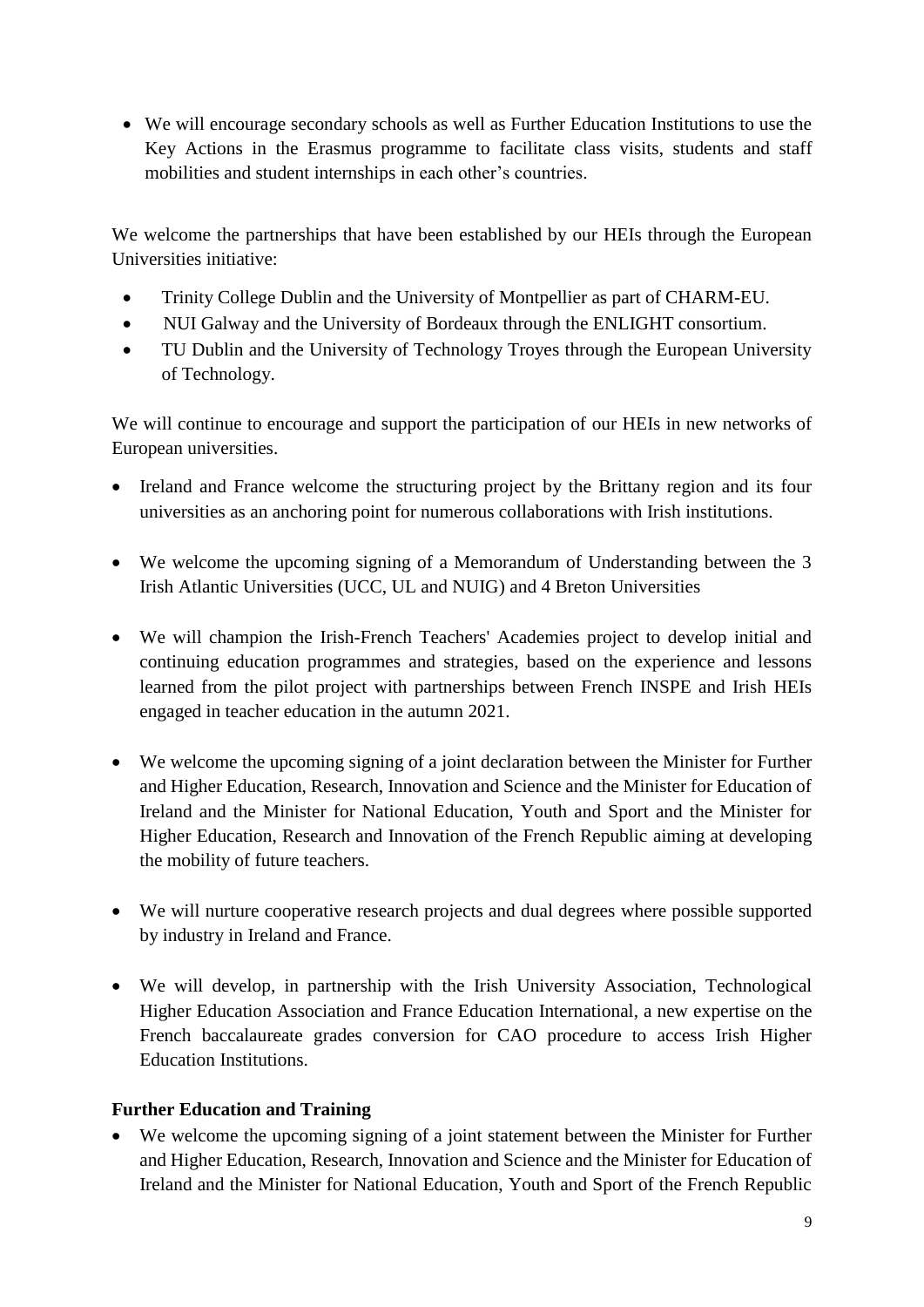aiming at strengthening bilateral cooperation in the field of teaching and vocational training. We welcome the upcoming partnership between the Campus of qualifications of Normandy and the Education and Training Boards of Dublin and Dún Laoghaire (DDLETB), Kerry, Laois and Offaly, Limerick and Clare and Cavan and Monaghan.

- Ireland and France support the establishment consortia of institutions or partnership agreements between rectorates in France and Education and Training Boards in Ireland.
- We will expand the Franco-Irish network on culinary arts, hospitality and tourism (FICAHT) with its forum and its student competition supported by companies from both countries.
- We welcome the upcoming Memorandum of Understanding between the rectorates of the Provence-Alpes-Côte d'Azur and Occitanie regions of France and the Education and Training Boards of Dublin and Dublin Dún Laoghaire, which extends our excellent partnership to the Mediterranean regions of France.

#### **Research & Innovation**

We will encourage our researchers and innovators to develop collaborations of excellence worthy of being awarded funding through Horizon Europe. In support of this goal:

- We will encourage respective National Contact Points for Horizon Europe to continue to work together to help identify high potential projects. Directors for Research & Innovation at respective Ministries for Higher Education and Research & Innovation and at Enterprise agencies will meet to jointly consider what steps can be taken to help facilitate this collaboration.
- We will organise an event to take place in 2022 that will bring researchers and innovators from Ireland and France together with both research and innovation funding agencies to help identify further collaborations and to share experiences of how innovative Irish-French collaborations have been successful in securing EU funding.
- We will continue to support the further development of the Ulysses research programme and promote its expansion through the addition of further strategic partners.
- We will strive to strengthen Irish-French participation in Horizon Europe after Ulysses funding, helping researchers that have benefited from Ulysses funding to access workshops designed to enhance their prospects of securing European funding.
- We will nurture cooperative research projects and dual degrees where possible supported by industry in Ireland and France.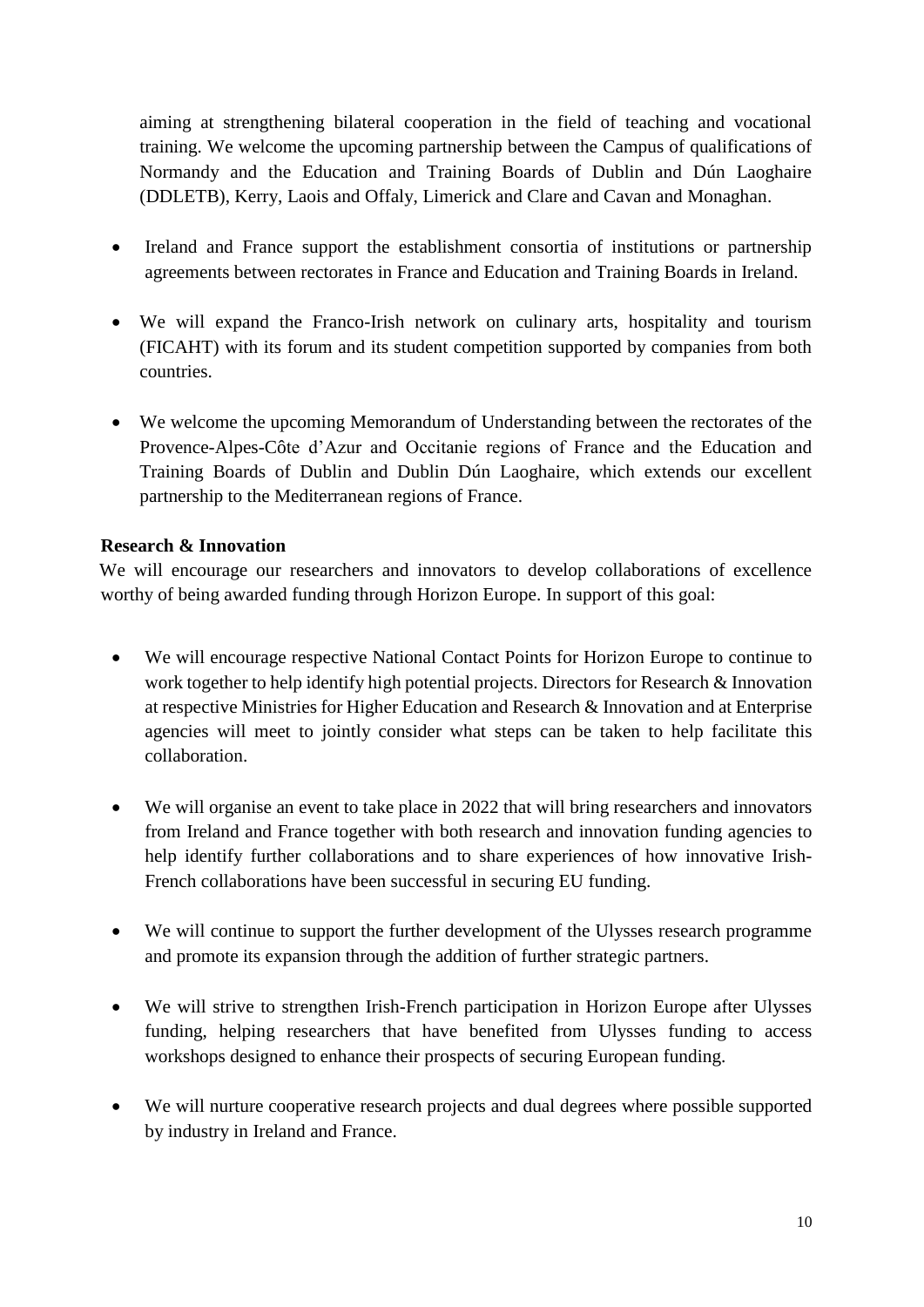### **V/ Promoting the French language in Ireland and Irish studies in France**

At the linguistic level, Ireland and France are committed to actively promoting language learning as a cement between people designed to equip them to better harness the opportunities offered by the European Union.

Ireland is an active observer member of the Organisation Internationale de la Francophonie and committed to promoting the French language.

- We will work together to promote Irish studies at university level in France, where French and Irish faculty and researchers work so vibrantly together to bring a vital academic perspective to our relationship and to pass that on to future generations of students.
- We will promote the learning of French at secondary level in Ireland, as set out in Ireland's Languages Connect Strategy, through concrete actions to promote French as modern language in the European area.
- We welcome the upcoming signing of a Memorandum of Understanding between the Department of Education, the French embassy and the selected Irish schools in the language assistants scheme to guarantee the follow-up and the quality of the programme (based on existing guidelines).
- We agree to promote jointly the language assistants scheme to host schools and universities for both French and Irish students and support the training initiatives from Post Primary Languages Ireland (PPLI) and the French Embassy in the programme (webinars and campaign on social media).
- We agree to support the development of French language for the potential introduction of foreign languages at primary level, starting in September 2021 with the Primary School Language Sampler Module.
- In order to promote the quality of both teaching and learning French within the Irish education system, and the mobility of the Irish students and teachers within the francophone area, the French Embassy and PPLI agree to promote the value of the DELF and DALF to attest the proficiency in French language.
- We agree to intensify mobility scholarships and provide training workshops throughout the year to teachers in all regions of Ireland including a co-financed scholarship programme in partnership with the Department of Education.
- We will strengthen Ireland's links with the Organisation Internationale de la Francophonie and its operators. Ireland and France support membership of the Irish University Association (IUA) and the Association of French and Francophones Studies in Ireland (Adeffi) in the Agence Universitaire de la Francophonie following the first Irish participation in the AUF international competition 'My thesis in 180 seconds' in 2021.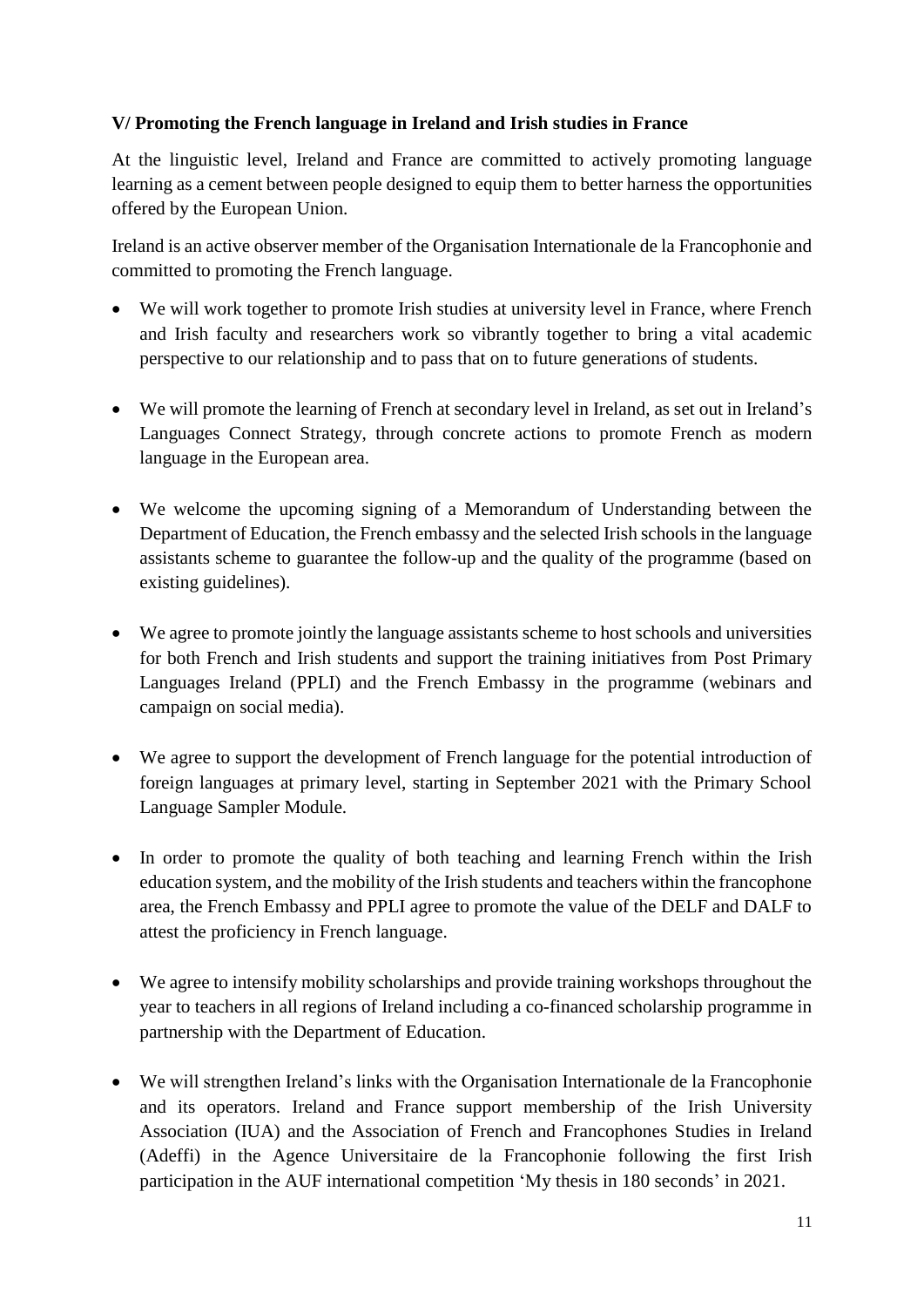- We agree to make the celebration of the International Day of La Francophonie a key moment of cooperation.
- We welcome the presence of French media, in particular within the framework of the launch of the digital platform TV5MONDE plus, which contributes to the promotion of the Francophonie and thus increases the presence of the French language in Ireland following Ireland's accession to the Organisation Internationale de la Francophonie in 2018 as observer.

#### **VI/ Fostering our cultural cooperation**

Ireland and France will build on the strong and historic cultural relationship between both countries. We will develop a contemporary artistic programme that addresses the issues of today's world and engages diverse new audiences with geographic and demographic inclusivity. We will promote these cultural links through high-level presence, synergy and visibility in major cultural events in both countries. Priority cultural events will include Saint Patrick's Day, the Fête de la musique, Bloomsday, literary and artistic festivals, film and animation festivals and trade fairs and the Limerick Wild Geese Festival among others.

We will seize opportunities to promote Irish-French friendship through exhibitions and commemorations, and encourage debate through special initiatives and annual events including La Nuit des Idées, International Women's Day, St. Brigid's Day and the Franco-Irish Literary Festival. These debates will focus on priority policy themes including climate, equality, human rights, gender equality, European integration, Francophonie, and Alliance for Multilateralism initiatives, in particular the Partnership on Information and Democracy.

#### **Collaborative platforms**

- We will enhance consultations between the cultural sections of the two Embassies as well as with the Ministries of Culture, Culture Ireland and the cultural directors of the Foreign Ministries.
- We will intensify collaborations with the Centre Culturel Irlandais in Paris, the Cultural Service of the French Embassy and the Alliances Françaises network in Ireland.
- We will enhance bilateral exchange programmes for cultural professionals, and develop residencies for artists, writers and translators to encourage collaboration in the creative sector.
- We welcome the CCI's ambitious Strategic Plan for the next five years, as well as its ongoing work with Ireland's Office of Public Works on a capital development plan to renovate and further enhance this unique Irish cultural space in France.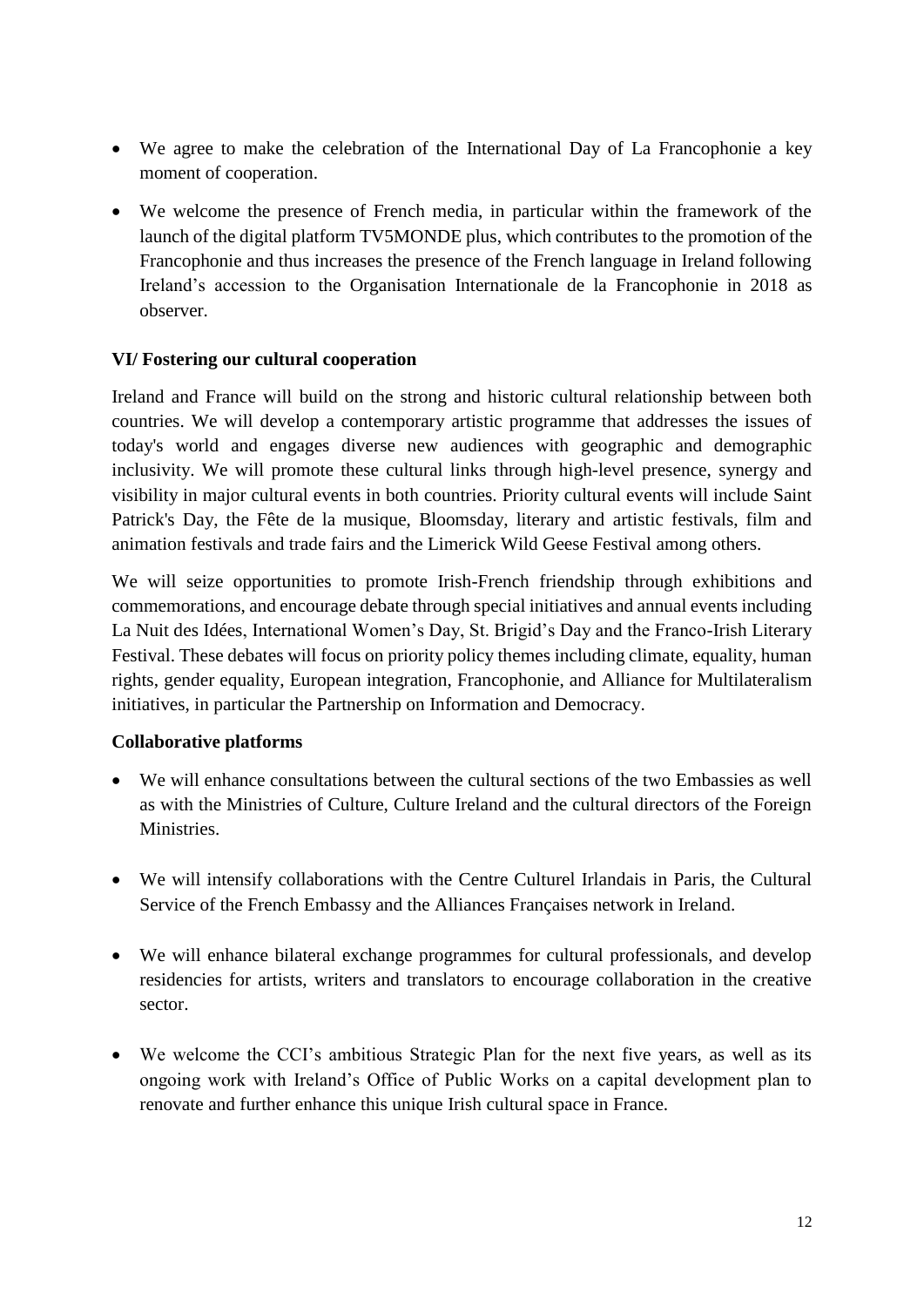### **New strategic partnerships**

- We will encourage greater bilateral cooperation in the film sector with the aim of concluding a new cinematographic co-production agreement between Ireland and France under the auspices of the Centre national du cinéma and Screen Ireland.
- We will support a new strategic partnership agreed between the Royal Irish Academy of Music and the Conservatoire de Paris (CNSMDP).
- We will support enriched collaboration between the Académie française and the Royal Irish Academy, including the confirmation of joint funding of the Michel Déon Prize until 2025. This joint literature prize is awarded in alternate years by the Royal Irish Academy in Ireland and the Académie française in France.

### **New programme initiatives**

- In 2022, we will jointly celebrate the centenary of the publication of *Ulysses* in Paris as a pivotal moment in Irish, French and European modernism, including by supporting the Centre Culturel Irlandais' Joyce Season.
- We will support the creation of a new programme of Eileen Gray Fellowships celebrating the legendary architect and designer: one for architects and the other for makers of craft and design, administered respectively by the Royal Institute of Architects of Ireland and Design & Crafts Council Ireland, in partnership with the Centre Culturel Irlandais and the Musée des Arts Décoratifs.
- We will support the creation of a new Tomi Ungerer Fellowship to promote multidisciplinary artistic exchanges, working with the Centre Culturel Irlandais and partners in Ireland and France. This initiative will support two artists from any artform with a socially engaged practice, one based in France or of French nationality and the other based in Ireland or of Irish nationality.
- The Centre Culturel Irlandais and the French Embassy in Ireland will work on a hip-hop initiative which will see hip-hop artists from both countries joining forces with artists from West Africa for a 2022 Fête de la Musique hip-hop concert.

### **Sport**

- We will seek to increase the visibility of sporting events between our teams, especially ahead of the Rugby World Cup in France in autumn 2023 and the Olympic Games in Paris in 2024.
- We will continue to promote Ireland as a sailing destination and foster links between both countries by supporting initiatives such as La Solitaire du Figaro and Rolex Fastnet Race, which have significant audiences and interest in both countries.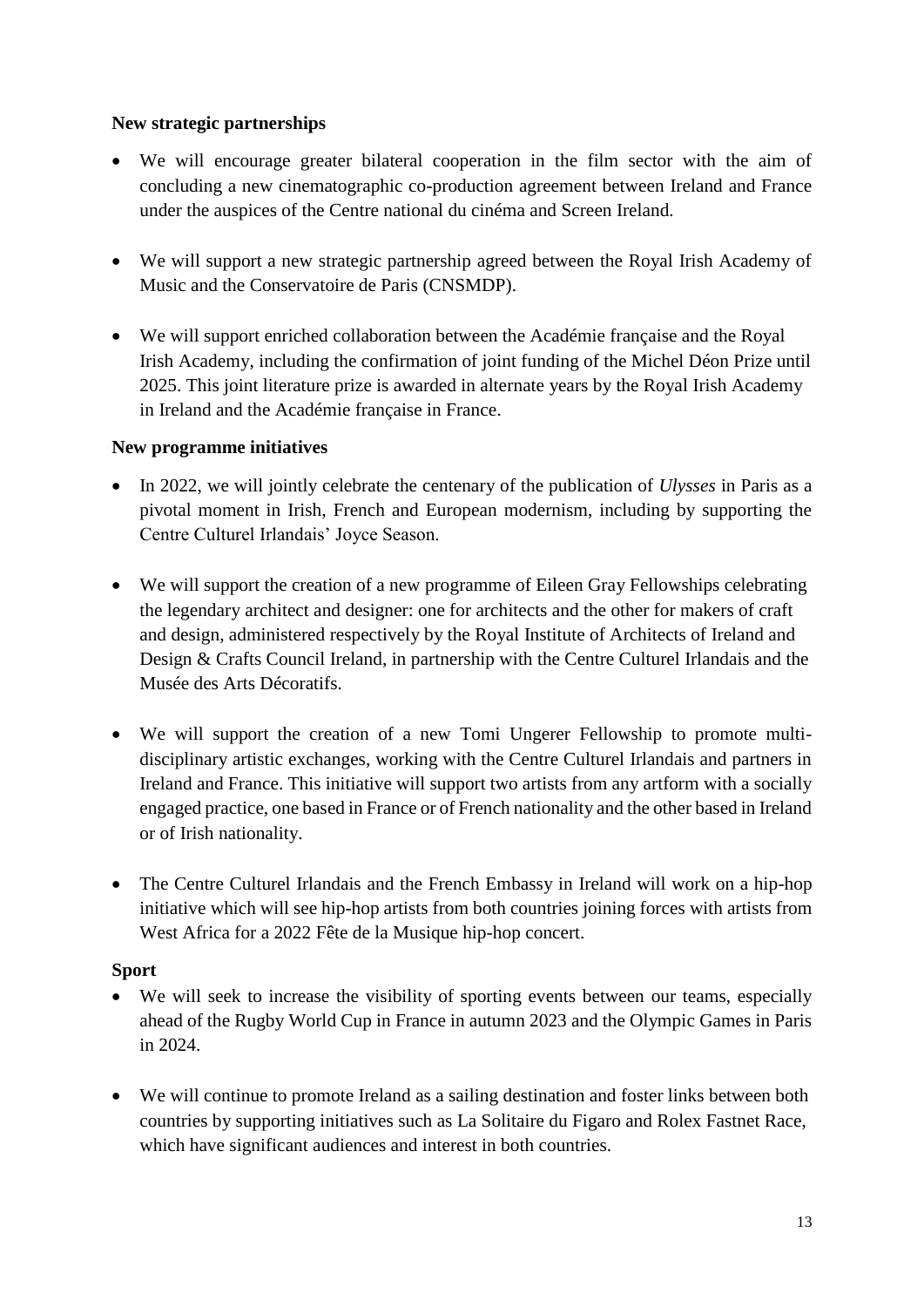We will work together to secure a better recognition for Gaelic Games in France.

### **VII/ Strengthening our People-to-People Links**

The links between our people are at the heart of our rich relationship.

Ireland and France wish to further intensify people-to-people contacts to nurture the emotional ties that have historically linked our two countries. We will encourage opportunities for exchanges at all levels of society, including in the areas of culture, tourism, and sports.

With this Joint Plan of Action, we agree a range of projects to intensify links between our peoples, such as

- **Artists**: new initiatives such as the Tomi Ungerer and the Eileen Gray fellowships will build further on the long history of artistic exchange between our peoples.
- **Researchers**: collaboration and exchanges between Irish and French researchers will be deepened through the new initiatives set out above to expand the Ulysses programme and through the framework of Horizon Europe.
- **Students**: the mobility of students in both higher and vocational education will be enhanced through the actions outlined above and the opportunities presented by the new Erasmus+ programme 2021-2027.
- **Schoolchildren:** Irish and French tourism agencies will promote educational tours to both countries as a support for language learning and creation of greater cultural awareness and understanding amongst the younger generation.

Ireland and France will encourage links between local authorities, associations and business groups, including twinning and project focussed cooperation. We will jointly hold a twinned towns day to promote local level cooperation which provides such richness to our people to people links.

#### **Government-to-Government links**

Efforts will be pursued to allow civil servants on both sides to better understand each other's way of operating, both to enhance bilateral cooperation and to promote better understanding in the EU institutional framework. Against this background:

- Ireland and France wish to develop exchanges and build contact between administrations and civil services.
- We welcome the decision of the Department of Foreign Affairs to send an official to École Nationale d'Administration (ENA) to further reinforce mutual understanding and links between our civil services.
- We also welcome the creation of the French language network to promote the French language across the Irish civil service, as announced in the Joint Declaration of 20 May 2021 and initiatives to promote activities for this network.
- We welcome the possibility for one Irish Police officer to study at the French National Police School (ENSP).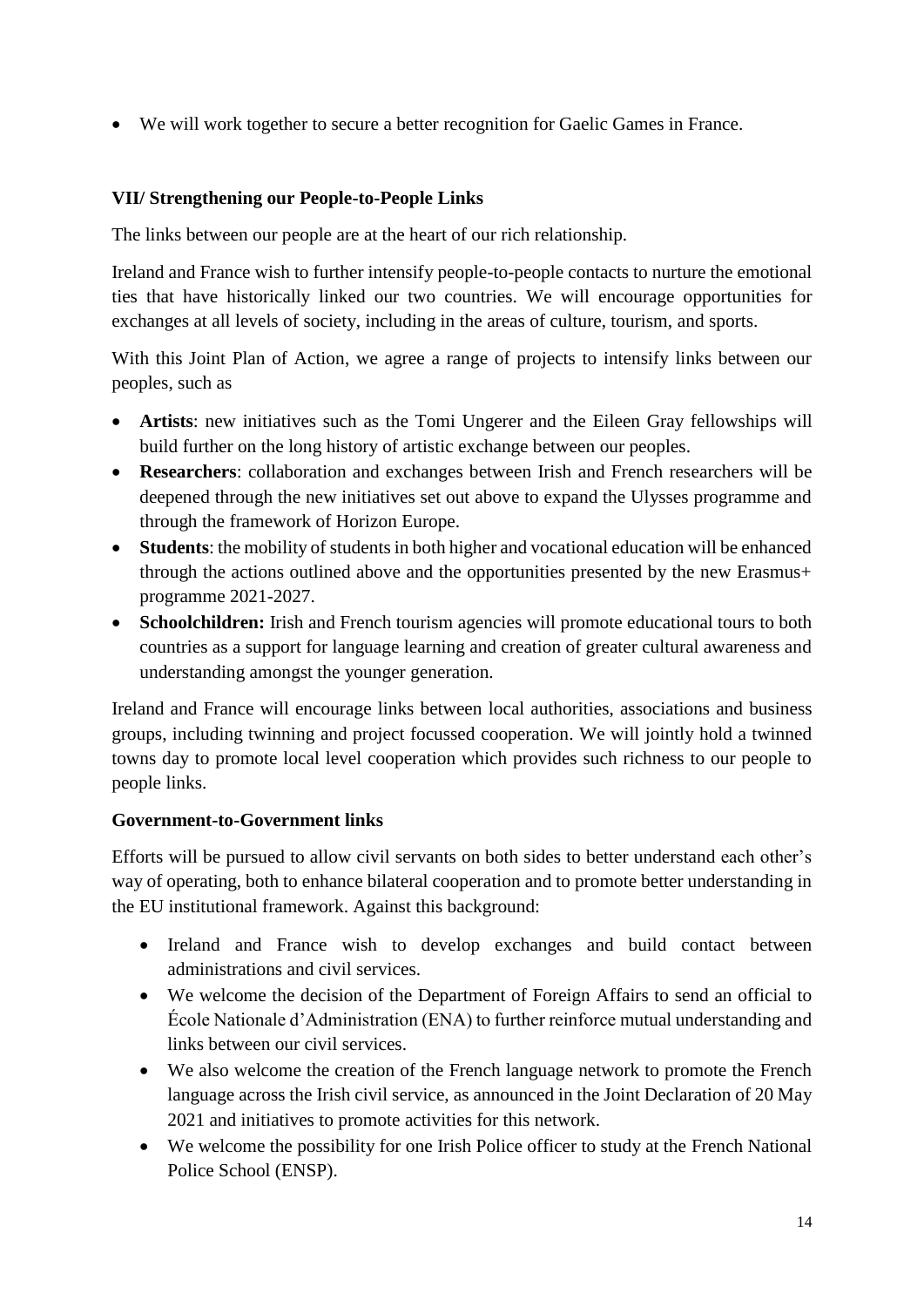- We welcome the cooperation between our customs and SPS colleagues on the implementation of post-Brexit trade control and encourage the development of visits, staff exchanges and joint operations.
- We welcome reinforced links between our parliaments, in particular between the respective friendship groups and between the staff.
- We will endeavour to build greater links between French and Irish think tanks and to encourage opportunities for policy debate and exchange.

### **VIII/ Policy dialogue and cooperation**

We wish to strengthen policy dialogue and cooperation between our countries in the following areas:

#### **Foreign and European Policy**

In May 2021, our Foreign Ministries launched an enhanced structured dialogue focussing on foreign policy issues of common interest, including the Middle East and climate.

Ireland and France share high levels of ambition regarding climate and environmental issues. Building on our commitment in the Joint Declaration to deepen and structure the dialogue between our Foreign Ministries and more specifically our EU Directors General and our Climate Ambassadors, we will work regularly together at the European level, with an aim to coordinating our positions on climate and energy transition issues.

#### **Security and Defence**

Irish Defence Forces and French Armed Forces personnel have well established links, having served together in a number of UN and EU crisis management operations. Looking ahead, Ireland and France will explore opportunities for further cooperation in such areas as:

- EU-UN Cooperation.
- Exchange of information on new and emerging threats and challenges.
- Potential for increased information exchange on Recognized Maritime Picture and Recognized Air Picture in support of international safety and security.
- Potential bilateral capability development initiatives
- Potential for collaboration on capability development within the framework of EU initiatives including the European Defence Agency (EDA), Permanent Structured Cooperation (PESCO) and European Defence Fund (EDF).
- Promotion of links between Irish and French defence research, technology, innovation and enterprise entities.
- Forces language training.
- Military capability training.
- Civil and Military Staff Exchanges.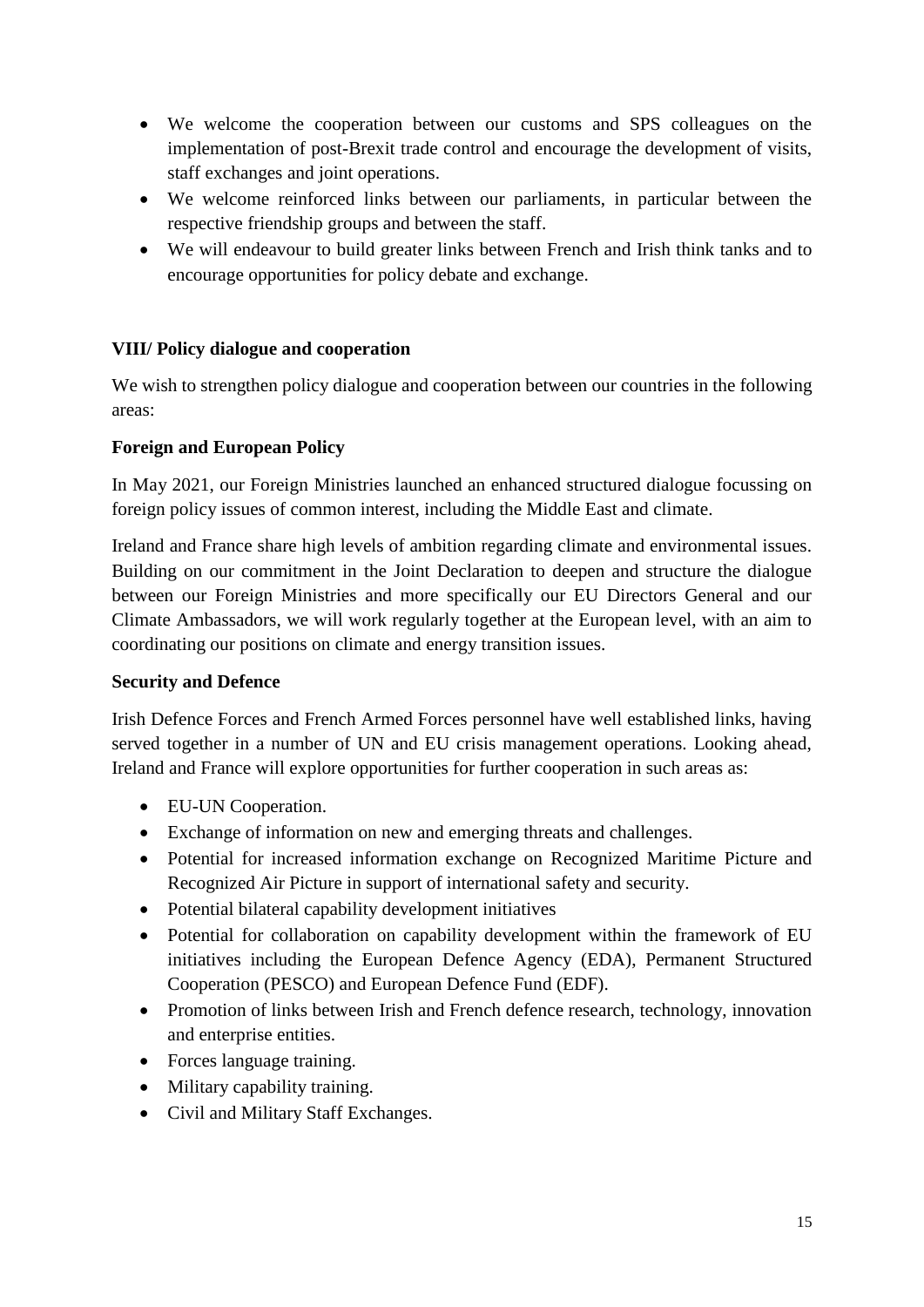More broadly, Ireland and France will also continue to cooperate within the EU's Common Security and Defence Policy (CSDP), including in peacekeeping operations, conflict prevention and civilian crisis management activities.

### **Enterprise Policy**

Ministries in charge of enterprise policy (Ireland's Department of Enterprise, Trade and Employment and the French Republic's Ministère de l'Économie, des Finances et de la Relance) will exchange views in the area of Industrial Policy to:

- Develop ideas and identify opportunities to support improved capacity and capability along key strategic value chains.
- Explore the potential for collaboration through Important Projects of Common European Interest, in particular in the area of health, and Industrial Alliances.
- Promote and support cross investments in the context of Choose France or Scale up Europe, and digital ecosystems.

And in the area of Single Market Policy to:

 Exchange on policy approaches to implementation and enforcement of Internal Market rules and identify areas for potential cooperation.

## **Trade policy**

Trade is a core element of Europe's economic prosperity and competitiveness. Ireland and France support the EU's leading role in strengthening trade multilateralism and its leadership in reforming the WTO. They also support strengthening the links between the EU's trade policy and the European objectives of sustainable development.

Ministries in charge of trade policy will exchange policy approaches on achieving our shared ambitions of fairness and sustainability.

### **Finance**

Ministries of Finance (Ireland's Department of Finance and the French Republic's Ministère de l'Économie, des Finances et de la Relance) will hold structured consultations at senior level on an annual basis and exchange views in particular on sustainable finance initiatives.

### **Climate, Energy and Ecological transition**

Ministries for Climate and Energy and Ecological transition will strengthen policy dialogue between them, building on the new projects announced in this Joint Plan of Action.

They aim to put in place an annual bilateral dialogue on climate issues to exchange on solutions to bring to different impacts on change and in views of multilateral events, like COP.